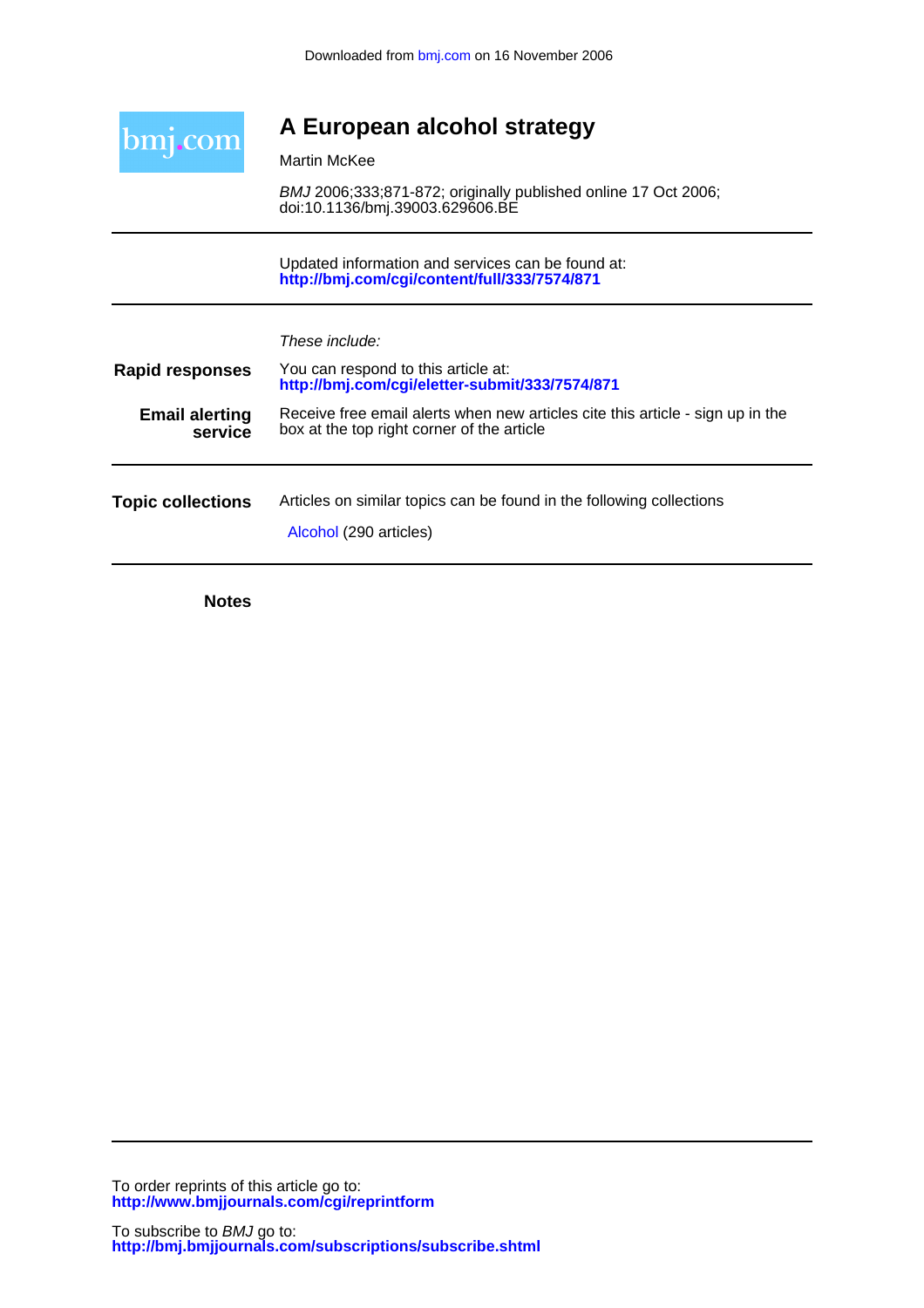even though prices have dropped considerably in the past few years. Trained practice staff who have the skills and time to fit and maintain spirometry of sufficient quality into the daily practice routine9 may also be in short supply.10 In addition to the practical issues, GPs' lack of confidence in their ability to interpret the test results is a crucial barrier—often neglected in the guidelines to effective implementation of spirometry.<sup>8</sup> Many GPs view spirometry as a complex diagnostic tool, like electrocardiography. This fact was clearly illustrated in a recent UK study that reported low levels of self confidence in interpreting spirometric tests in 160 general practices where GPs and nurses had been trained for half a day—only a third of these professionals trusted their own interpretative skills.<sup>8</sup> Confidence about how to proceed once the test results are available is a crucial part of building GPs' confidence in their capacity to diagnose and manage the disease.

Ideally once GPs have had initial spirometry training they should receive continuous advice and support. This could be done in various ways—by another GP with a special interest in respiratory diseases in the same practice or in another practice nearby; by means of a computerised clinical decision support system (SpidaXpert software; www.spirxpert.com); or by consultation or feedback from a chest physician. Although intuitively a promising idea, empirical studies on the effects of ongoing expert support on the interpretative capacity and self confidence of GPs are lacking.

So what needs to happen next? For guidelines on chronic obstructive pulmonary disease to be implemented, concrete working agreements between GPs and chest physicians need to be developed. Chest physicians can act as coaches for their local primary care colleagues in two ways—through patient oriented support (specific feedback for specific patients) or through practice oriented support (as teachers in postgraduate training programmes). This will be beneficial for both parties, as referrals will be more structured and based on agreed criteria, GPs who have performed spirometry will have better insight into the patient's lung function, and chest physicians will benefit from having the results at the initial consultation.<sup>11</sup> More

broadly, coordinated efforts by health policy makers and the medical profession will be needed to provide the right equipment, training for staff who use it, and continuing quality assurance and support for test interpretation. The burden of chronic obstructive pulmonary disease is sufficiently large to warrant such an approach.

#### Patrick J P Poels *general practitioner*

### (p.j.p.poels@hag.umcn.nl)

Tjard R J Schermer *senior researcher*

Chris van Weel *professor of general practice*

Department of General Practice (117), Radboud University Nijmegen Medical Centre, PO Box 9101, 6500 HB, Nijmegen, Netherlands

Peter M A Calverley *professor of respiratory medicine*

Department of Medicine, Clinical Sciences Centre, University Hospital Aintree, University of Liverpool, Liverpool L9 7AL

Competing interests: None declared.

- 1 Soriano JB, Maier WC, Egger, Visick G, Thakrar B, Sykes J, et al. Recent trends in physician diagnosed COPD in women and men in the UK. *Thorax* 2000;55:789-94.
- 2 Schermer TR, Jacobs JE, Chavannes NH, Hartman J, Folgering HT, Bot-tema BJ, et al. Validity of spirometric testing in a general practice population of patients with chronic obstructive pulmonary disease (COPD).<br>Thorax 2003:58:861-6.
- Thorax 2003;58:861-6.<br>
2 Chavannes N, Schermer T, Akkermans R, Jacobs JE, van de GG, Bollen R,<br>
2 et al. Impact of spirometry on GPs' diagnostic differentiation and<br>
decision-making. *Respir Med* 2004;98:1124-30.<br>
4 Anonym
- guideline on management of chronic obstructive pulmonary disease in adults in primary and secondary care. *Thorax* 2004;59(suppl 1):i1-i232.
- 5 Decramer M, Bartsch P, Pauwels R, Yernault JC. Management of COPD A national survey among Belgian physicians.<br>
Monaldi Arch Chest Dis 2003:59:62-80.
- *Monaldi Arch Chest Dis* 2003;59:62-80.<br>6 Schermer T, Eaton T, Pauwels R, van Weel C. Spirometry in primary care:<br>is it good enough to face demands like world COPD day? *Eur Respir J*<br>2003;22:725-7.<br>7 O'Dowd LC, Fife D, Te
- toward objective measures of airway function in asthma. *Am J Med* 2003;114:391-6.
- 8 Bolton CE, Ionescu AA, Edwards PH, Faulkner TA, Edwards SM, Shale DJ. Attaining a correct diagnosis of COPD in general practice. *Respir Med* 2005;99:493-500.
- 9 Eaton T, Withy S, Garrett JE, Mercer J, Whitlock RM, Rea HH. Spirometry in primary care practice: the importance of quality assurance and the<br>impact of spirometry workshops. *Chest* 1999;116:416-23.<br>10 Poels PJ, Schermer TR, Jacobs A, Akkermans RP, Hartman J, Bottema BJ<br>et al. Variation in spi
- practitioners in practices equipped with a spirometer. *Scand J Primary Health Care* 2006;24:81-7.
- 11 Schermer T, Smeenk F, van Weel C. Referral and consultation in asthma and COPD: an exploration of pulmonologists' views. *Neth J Med* 2003;61:71-81.

doi 10.1136/bmj.38987.478727.80

# **A European alcohol strategy**

*Will the opportunity be missed?*

This month the European Commission must<br>decide whether to adopt a strategy to deal with<br>the adverse health consequences of alcohol.<br>The strategy has been awaited eagerly by Europe's decide whether to adopt a strategy to deal with the adverse health consequences of alcohol. public health community since it was first mooted five years ago, but it could fall at the last hurdle. It may be the victim of a carefully planned attack by representatives of the alcohol industry, using tactics associated with tobacco manufacturers.

Alcohol related disease accounts for almost 8% of the overall burden of disease in Europe.<sup>1</sup> One factor contributing to the current level of consumption is the single European market, testified to by the existence of

vast retail outlets around Calais that thousands of British travellers visit each week. Yet the single market has implications that go far beyond this type of cross border trade. Countries such as Sweden and Finland had longstanding stringent controls on alcohol sales that restricted access to low cost alcohol. After they joined the European Union in 1995 they had to dismantle important parts of their policies,<sup>2</sup> and over the next decade death rates from cirrhosis in Finland rose by 50%.<sup>3</sup> The industry has also used the single

*BMJ* 2006;333:871–2

This article was posted on bmj.com on 17 October 2006: http://bmj.com/ cgi/doi/10.1136/bmj.39003.629606.BE